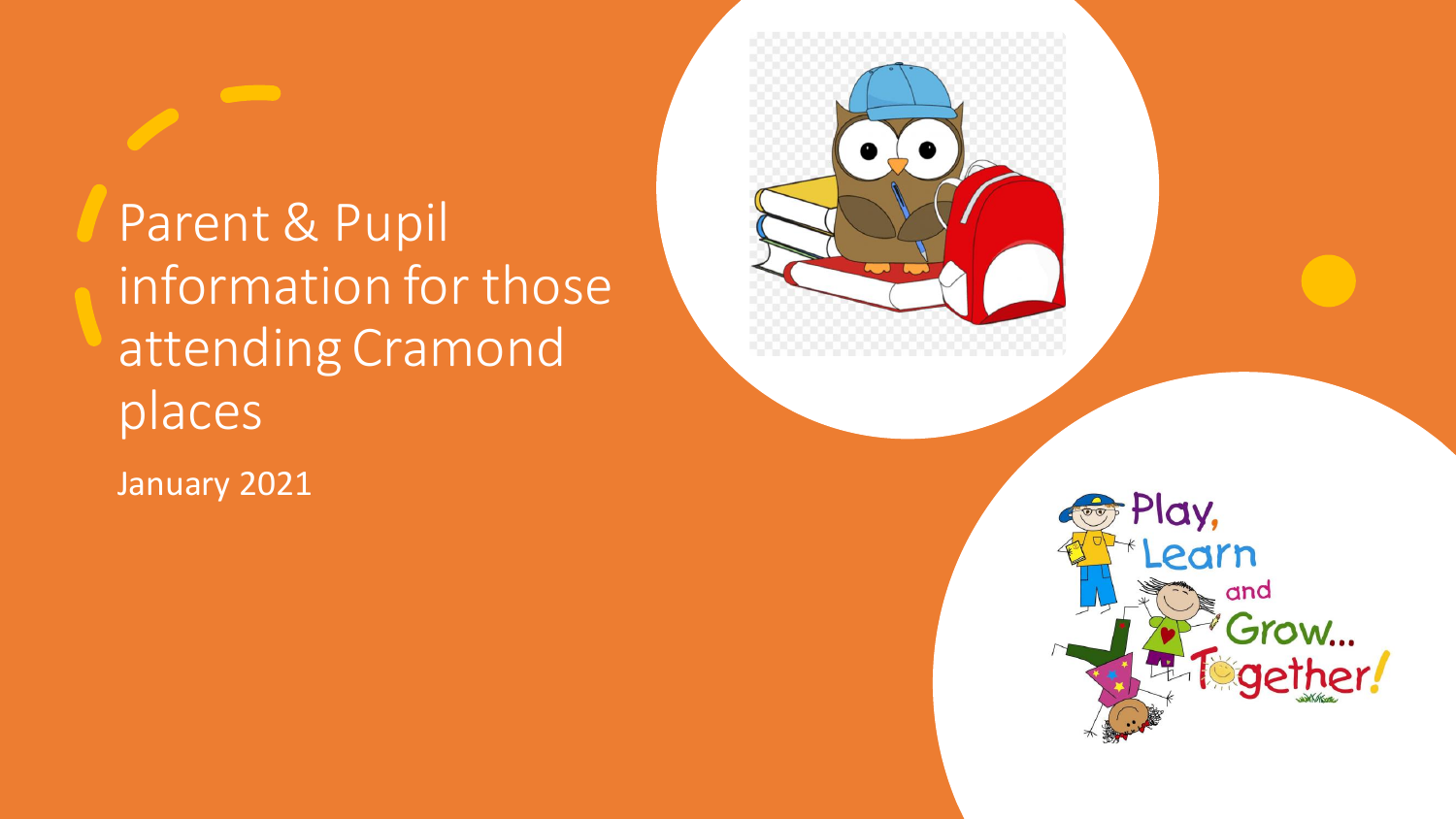# Booking Form link sent



If you were sent the link to the booking form we will have accommodated all the dates you requested.



 $\frac{1}{\sqrt{2}}$ 

If you spoke directly to me (Mrs Donaldson) then I will have added your child to our register lists.



**Please take this email as confirmation that your child is on the register for Cramond places during January school closures.**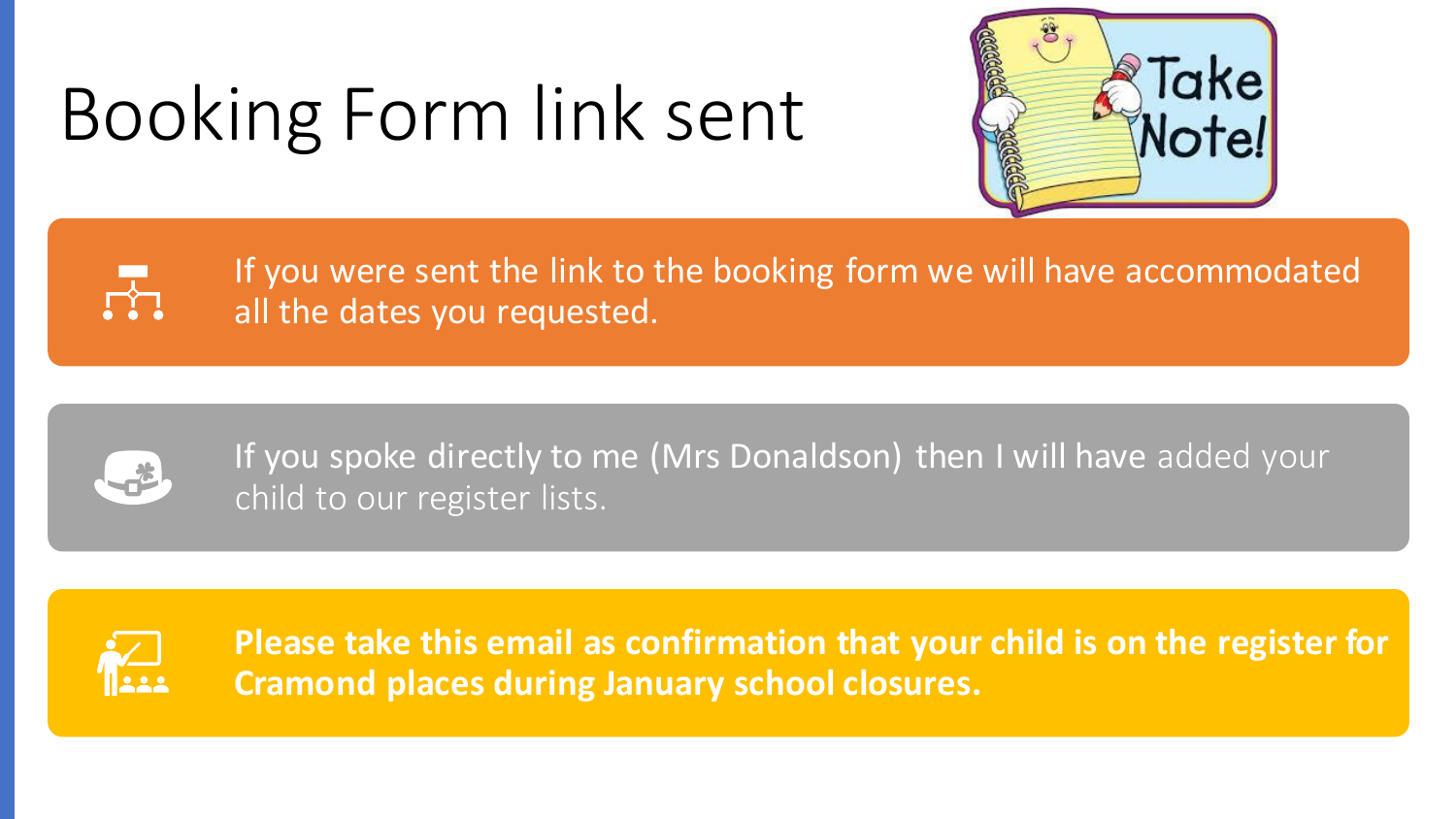### Additional Information

- The school day is 9-3pm Mon Thursday and 9-12 on a Friday.
- Children do not need to wear school uniform dress warmly and ready for outdoor learning & play.
- Packed lunches are provided free of charge and do not need to be ordered in advance. Mrs fortune will ask your child each day – choice is chicken, tuna, egg or cheese. Alternatively, your child can bring their own lunch if they prefer.
- Pupils should bring a snack and water bottle each day.
- Pupils should bring a pencil case and some activities/book etc from home **for their own use** along with work from teachers they are working on.

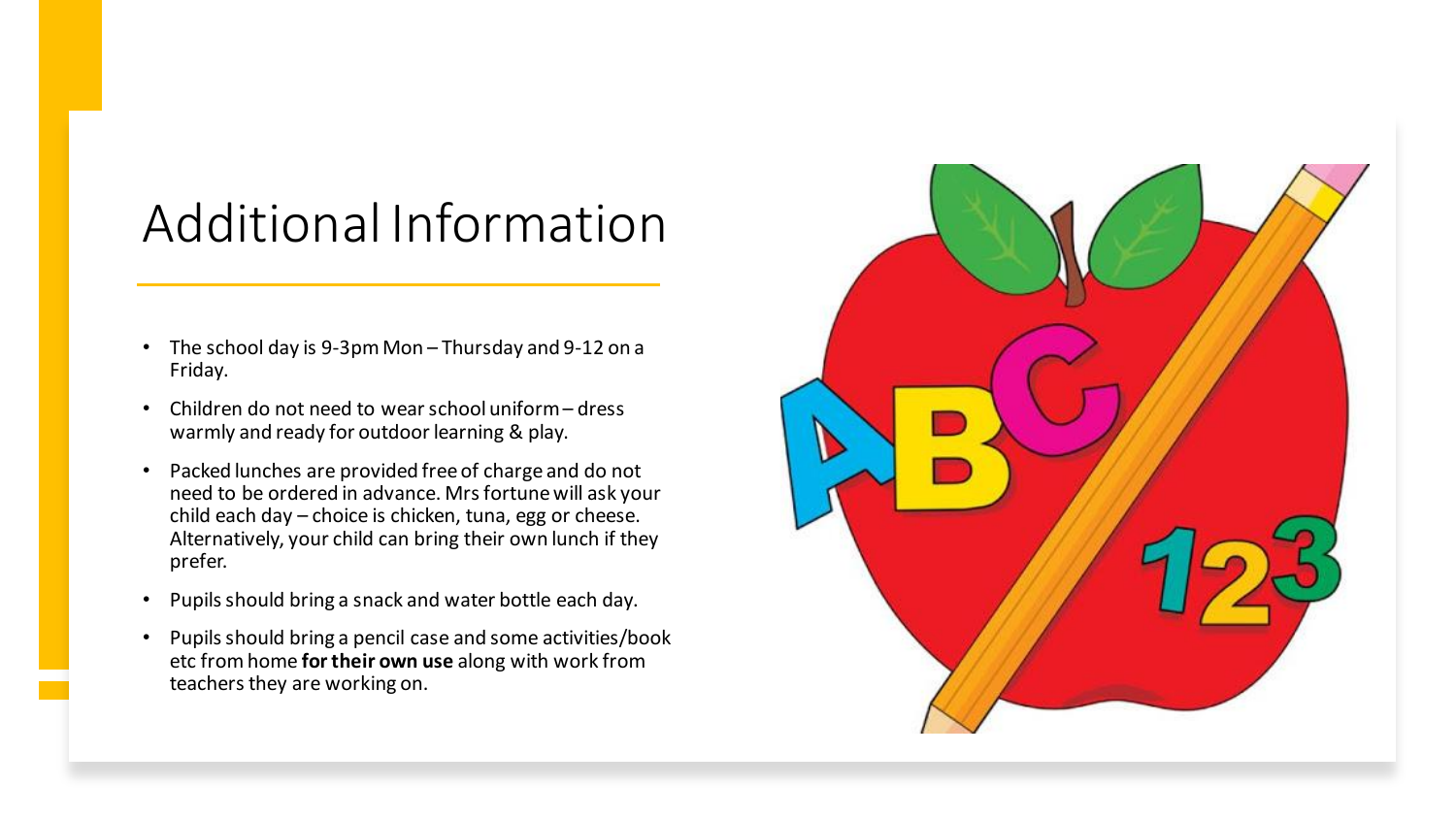#### Learning & Childcare provision

- The PSAs are part of the learning & teaching team at Cramond. Your child will be in one of 4 'bubbles' with the same, familiar staff each day.
- Bubbles are P1 orP2/3 or P4 or P5-7.
- Pupils will be engaging with learning as provided by class teachers as it happens and will have the smart board or ipads to access this. Pupils in P6 & 7 must bring in school ipads to use.
- If your child has their own device, they can access teams on (Ipad, phone, laptop or Kindle) you may wish them to bring this in along with any headphones. They can log onto school wifi.

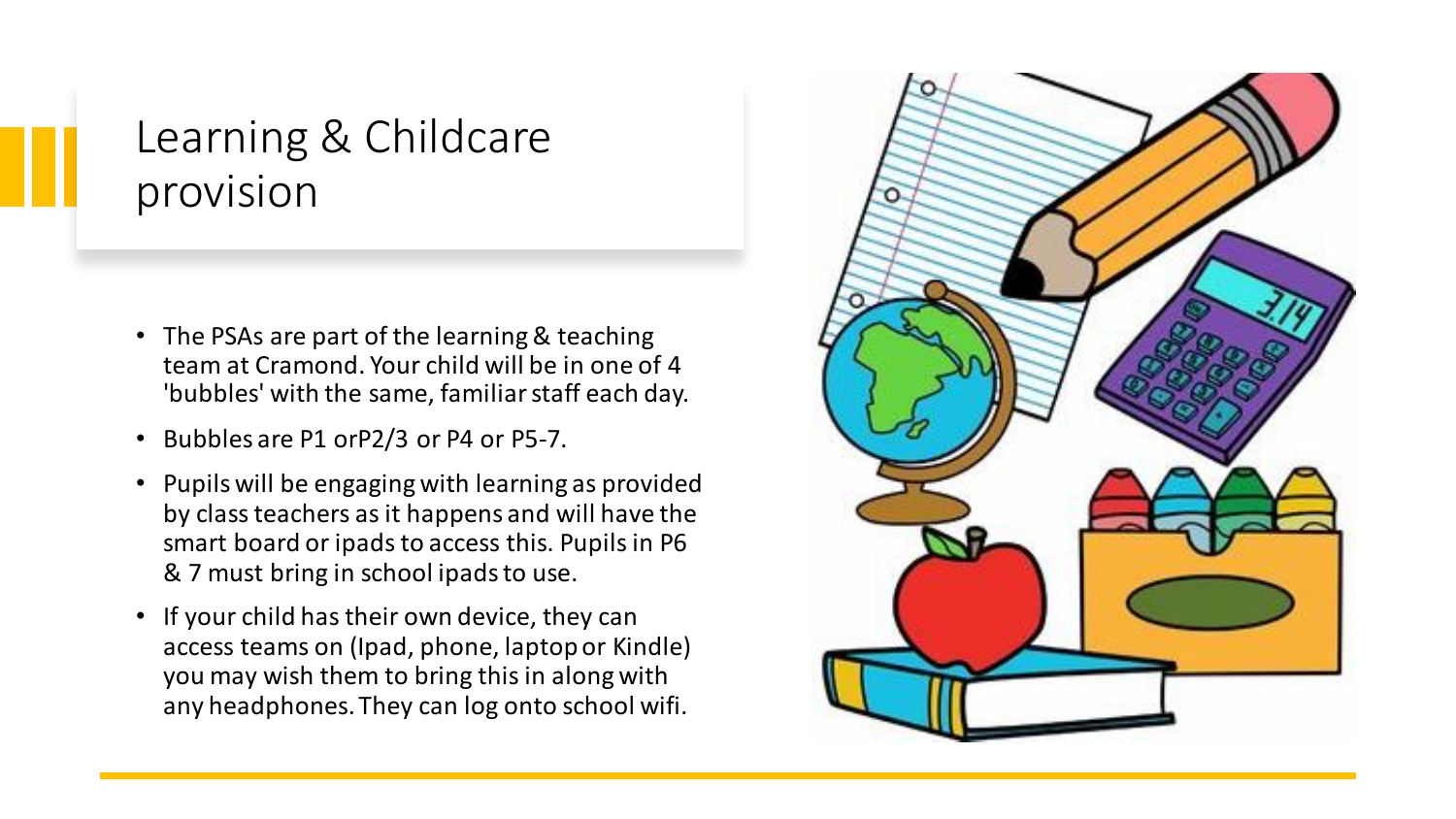## Learning & Childcare provision cont.

The children will not be directly taught by PSAs unless part of an agreed program as planned with class teachers, however you can expect that the children will undertake work set by teachers and supported/encouraged by PSA staff team.

Activities including PE with Mr Fraser (no kit needed), outdoor play and use of normal classroom equipment will be provided.

The children will watch Newsround, engage with sumdog and read each day. I would strongly recommend pupils bring book from home they are enjoying or select one from class library to enjoy.

As at home, children will have choice in other learning activities, games, puzzles & craft to participate in.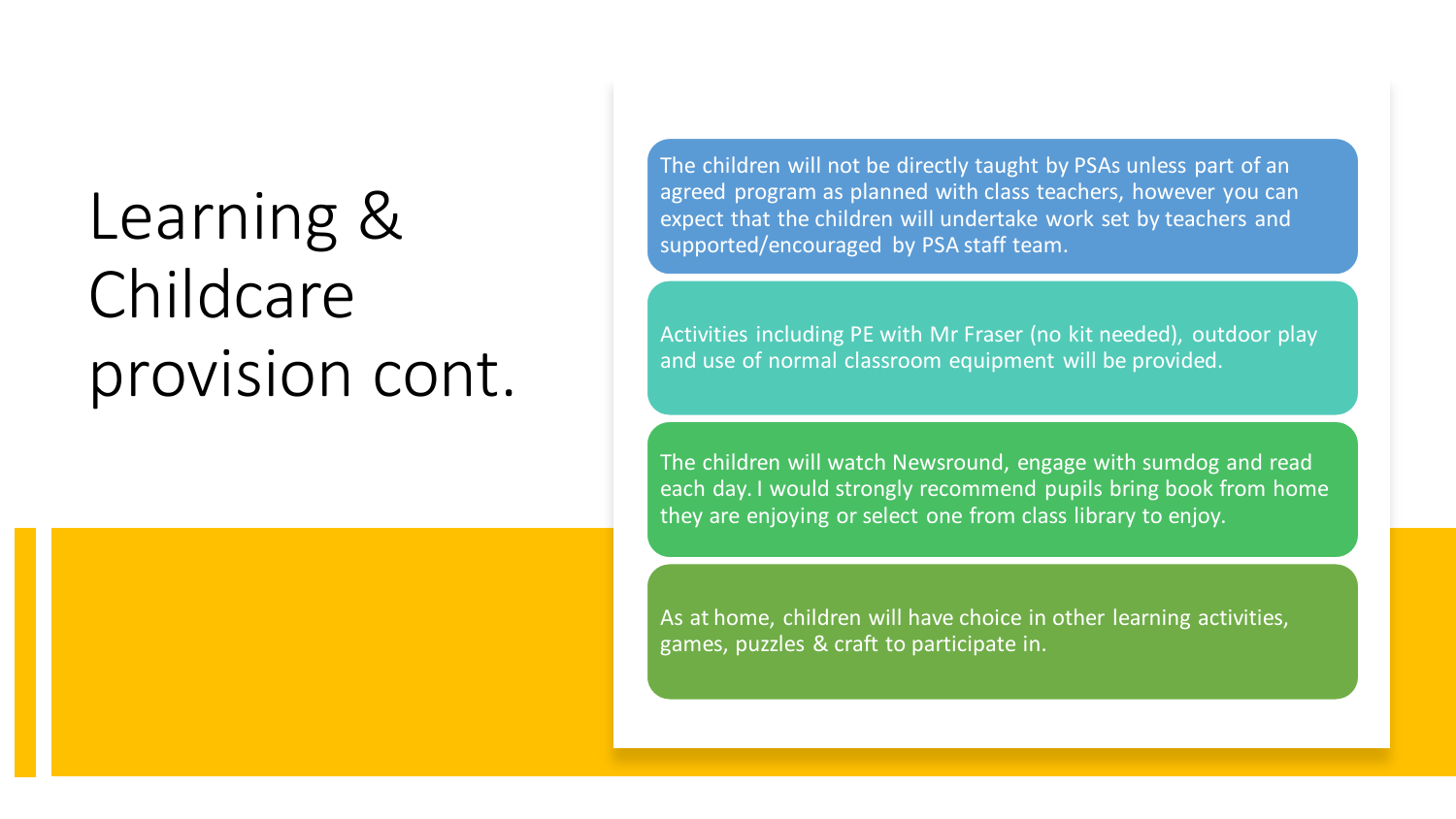

#### Nursery team • Info from nursery using same team Primary 1 • Mrs Swanson, Mr Holden & Mrs Sheil • Mrs Calder, Mrs Kilgour & Mrs Caddy Primary 4 • Miss Braye, Mr Blackhurst & Mrs Hossain P5-7 • Miss Quinn, Mrs Atkinson, Miss Teitz & Mrs Scott.

## Staffing in our bubble groups.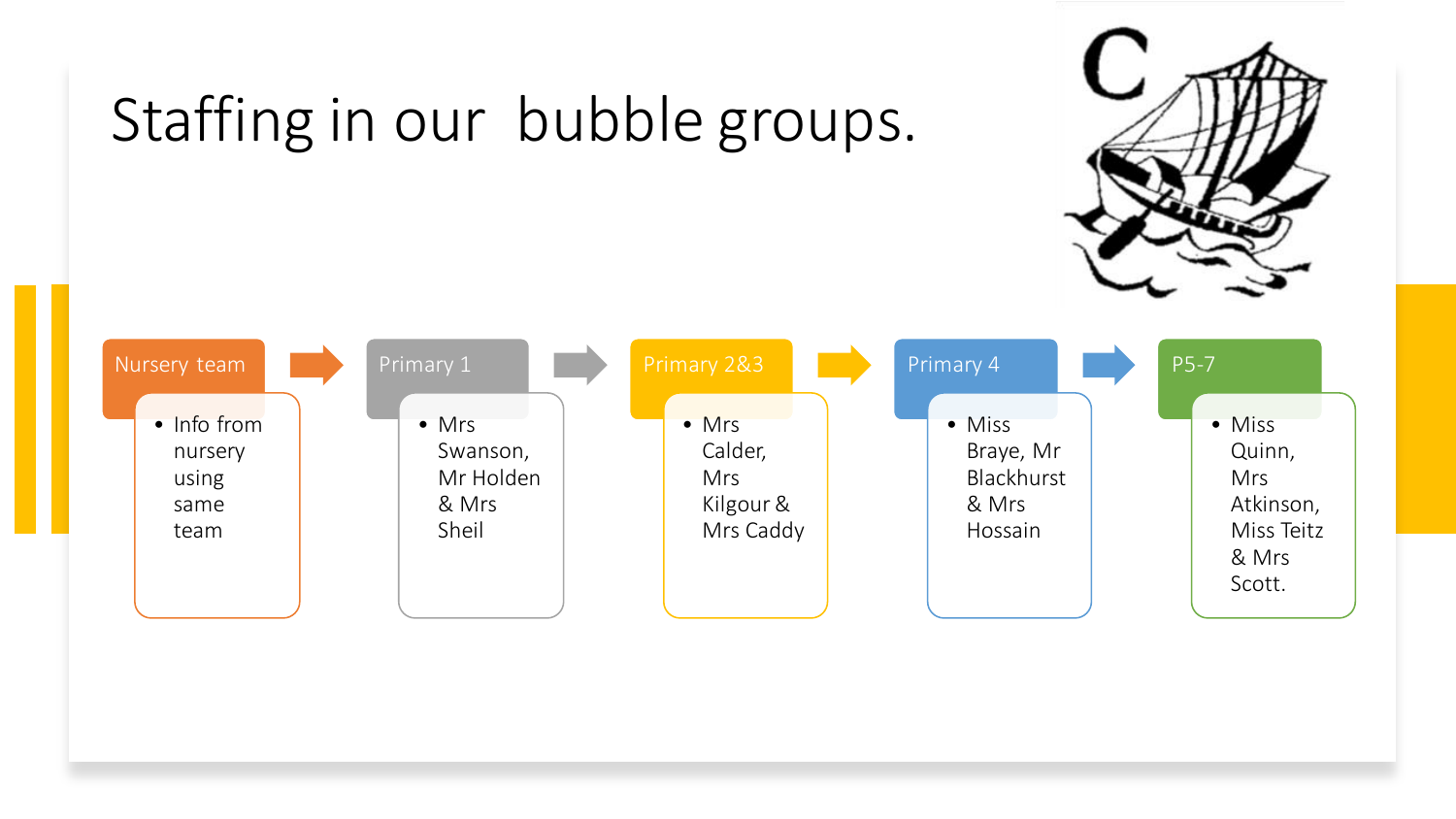If I only need part of a day or my shift changes?

G

We aim to keep numbers to an essential minimum.

No problem to pick up early or drop off later to minimise time your children are in school. Contact Mrs Fortune directly to organise.

人

Similarly, use the app, call or email to report any absence or place not now required.

 $\frac{1}{\ln 2}$ 

Mrs Fortune and I (Mrs Donaldson) are in school every day.



Many other staff are also in school – delivering learning remotely or supporting with key children places childcare.



priority.

Be assured that we are all strictly following FACTS and although pupils do not socially distance – the staff will be as far as possible or wearing a face covering. Ensuring Health and Wellbeing of all, is our absolute